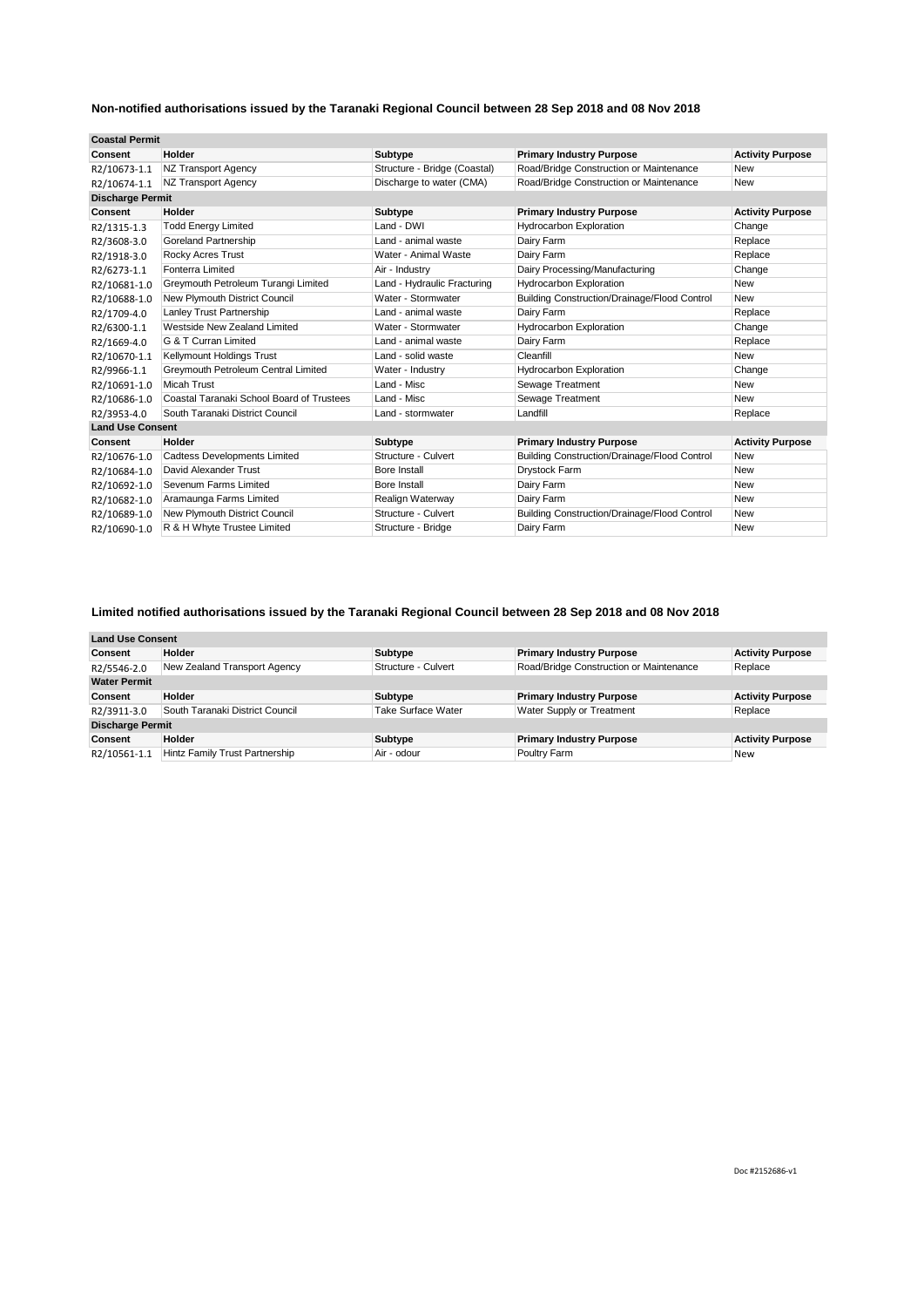Cadtess Developments Limited **Expiry Date:** 01 Jun 2033

### R2/10676-1.0 **Commencement Date:** 10 Oct 2018

PO Box 174, Waitara 4346 **Review Dates:** June 2021, June 2027 **Activity Class:** Controlled

### **Location:** Aratapu Street, Waitara **Application Purpose:** New

To install a culvert in Unnamed Stream 64, including the associated disturbance of the stream bed

| $R2/1315-1.3$                            | <b>Commencement Date: 11 Oct 2018</b>                                      |
|------------------------------------------|----------------------------------------------------------------------------|
| Todd Energy Limited                      | <b>Expiry Date: 01 Jun 2023</b>                                            |
| PO Box 802, New Plymouth 4340            | <b>Review Dates:</b> June annually<br><b>Activity Class: Discretionary</b> |
| Location: Tubua B wolletto, Otaxaoa Road | Application Purpose: Change                                                |

**Location:** Tuhua-B wellsite, Otaraoa Road, Tikorangi (Property owner: HJ, JK & CJ Megaw)

**Application Purpose:** Change

To discharge fluid waste generated by oil and gas exploration and production activities to the Mount Messenger and McKee Formations by deep well injection at the Tuhua-B wellsite

Change of consent conditions to:

- extend the timeframe for injection of fluids by deep well injection; and
- authorise the injection into the deeper McKee Formation from the Tuhua-06 well at the Tuhua-B wellsite

| $R2/3608-3.0$                                                    | <b>Commencement Date: 11 Oct 2018</b>                                                        |
|------------------------------------------------------------------|----------------------------------------------------------------------------------------------|
| Goreland Partnership                                             | Expiry Date: 01 Dec 2047                                                                     |
| C/- AG & LA Landers, 104 Lower Glenn<br>Road, RD 28, Hawera 4678 | Review Dates: June 2029, June 2035,<br><b>June 2041</b><br><b>Activity Class: Controlled</b> |
| Location: 104 Lower Glenn Road, Manaia                           | <b>Application Purpose: Replace</b>                                                          |
| To discharge farm dairy effluent onto land                       |                                                                                              |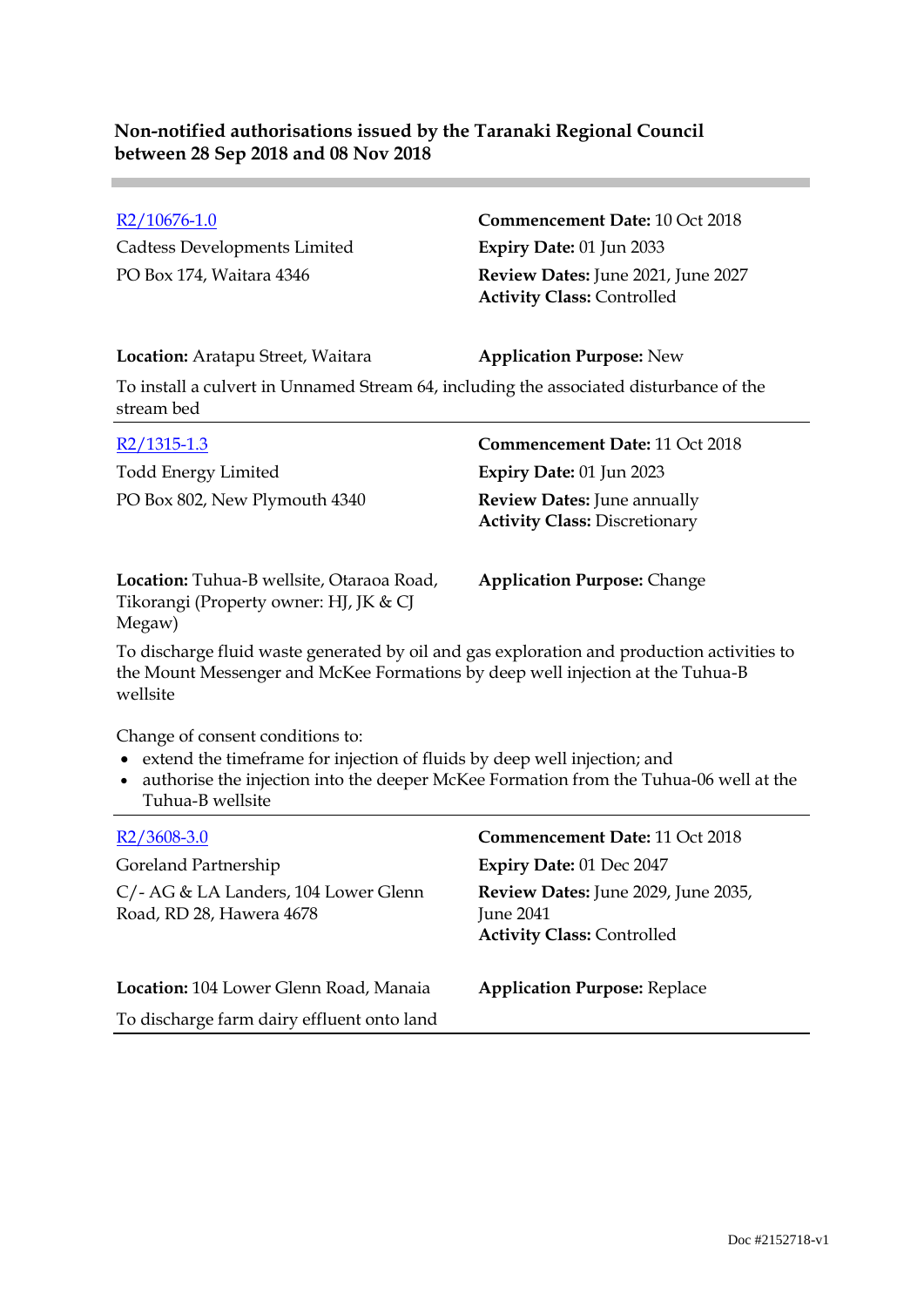David Alexander Trust **Expiry Date:**

R2/10684-1.0 **Commencement Date:** 16 Oct 2018 330 Peat Road, Waverley 4591 **Review Dates:** June 2022, June 2028, June 2034, June 2040 **Activity Class:** Discretionary

### **Location:** 330 Peat Road, Waverley **Application Purpose:** New

To drill and construct a groundwater bore for water supply purposes

Sevenum Farms Limited **Expiry Date:** C/- C & M Sturmer, 29 Snell Road, RD 43, New Plymouth 4383

# R2/10692-1.0 **Commencement Date:** 17 Oct 2018 **Review Dates:** June 2021, June 2027, June 2033, June 2039 **Activity Class:** Discretionary

# **Location:** 29 Snell Road, Tikorangi **Application Purpose:** New

To drill and construct a groundwater bore for water supply purposes

| $R2/1918-3.0$                                         | <b>Commencement Date: 18 Oct 2018</b>                                                        |
|-------------------------------------------------------|----------------------------------------------------------------------------------------------|
| Rocky Acres Trust                                     | <b>Expiry Date: 01 Dec 2042</b>                                                              |
| G G Clough, 805 Waiteika Road, RD 32,<br>Opunake 4682 | Review Dates: June 2024, June 2030,<br><b>June 2036</b><br><b>Activity Class: Controlled</b> |

**Location:** 805 Waiteika Road, Opunake **Application Purpose:** Replace

To discharge farm dairy effluent onto land, and until 1 December 2020 after treatment in an oxidation pond system and constructed drain, into an unnamed tributary of the Waiteika Stream

| $R2/6273-1.1$           | <b>Commencement Date: 23 Oct 2018</b>                                  |
|-------------------------|------------------------------------------------------------------------|
| Fonterra Limited        | Expiry Date: $01$ Jun 2025                                             |
| PO Box 444, Hawera 4640 | <b>Review Dates: June 2020</b><br><b>Activity Class: Discretionary</b> |
|                         |                                                                        |

**Location:** Whareroa Road, Hawera **Application Purpose:** Change

To discharge emissions into the air from 'Cogen-I' and 'Cogen-II' co-generation energy generating plants with an energy output of 70 MW together with associated processes

Change of consent conditions to allow the use of burning diesel to heat the boilers as a contingency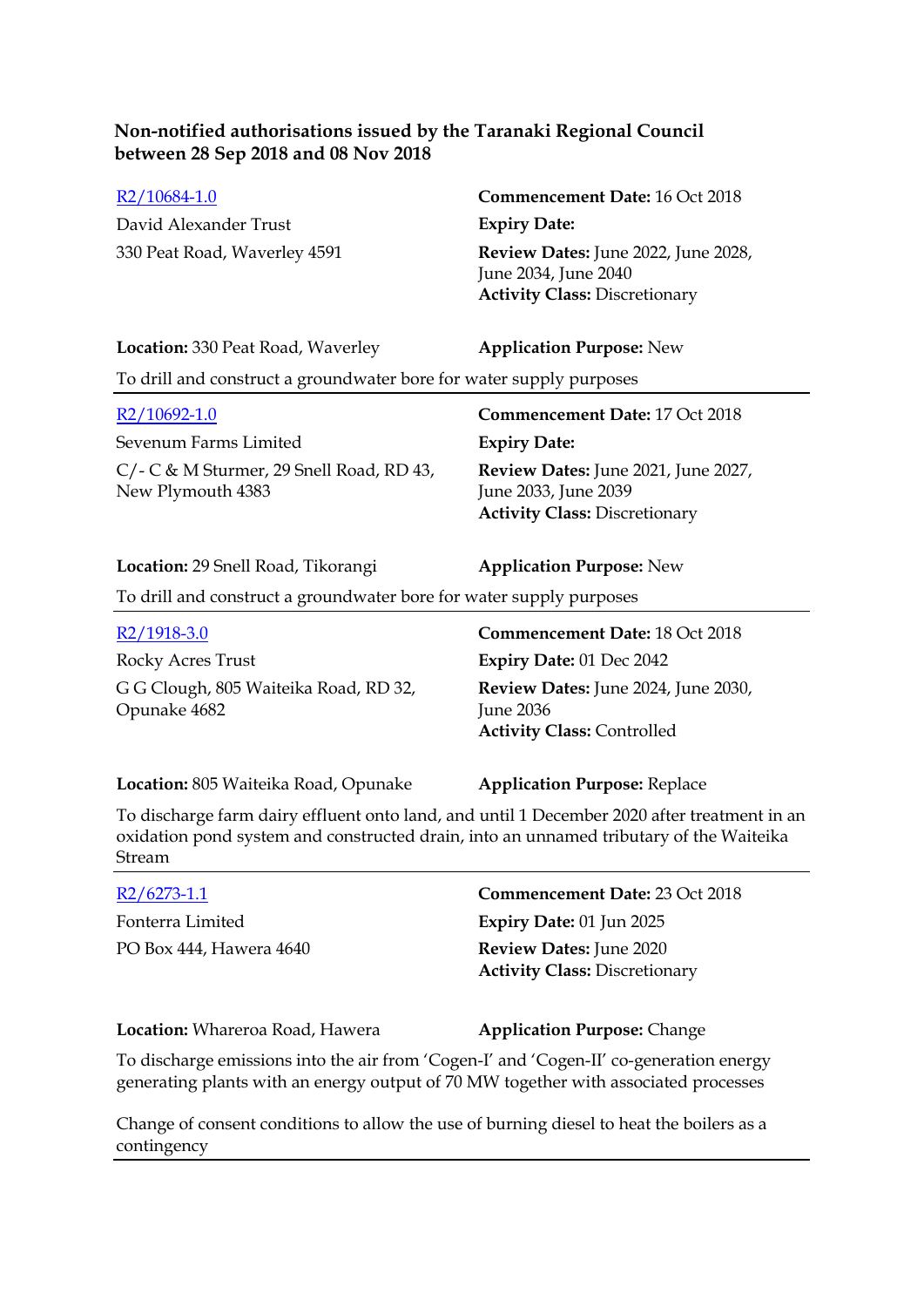| $R2/10681-1.0$                          | <b>Commencement Date: 25 Oct 2018</b> |
|-----------------------------------------|---------------------------------------|
| Greymouth Petroleum Turangi Limited     | Expiry Date: $01$ Jun 2033            |
| PO Box 3394, Fitzroy, New Plymouth 4341 | <b>Review Dates:</b> June annually    |
|                                         | <b>Activity Class: Discretionary</b>  |

**Location:** Onaero-A wellsite, 104 Mataro Road, **Application Purpose:** New Onaero (Property owner: MJ Washer Trust No 1)

To discharge water based hydraulic fracturing fluids into land at depths greater than 2,800 mTVDss beneath the Onaero-A wellsite

| $R2/10682-1.0$                           | <b>Commencement Date: 25 Oct 2018</b>                                             |
|------------------------------------------|-----------------------------------------------------------------------------------|
| Aramaunga Farms Limited                  | Expiry Date: $01$ Jun 2034                                                        |
| 422 Standish Road, RD 24, Stratford 4394 | <b>Review Dates:</b> June 2022, June 2028<br><b>Activity Class: Discretionary</b> |

**Location:** 703 Beaconsfield Road, Stratford **Application Purpose:** New

To realign a section of an unnamed tributary of the Kahouri Stream through a newly constructed channel, including associated stream bed disturbance and reclamation

| R <sub>2</sub> /10688-1.0<br>New Plymouth District Council<br>Private Bag 2025, New Plymouth 4342                                                                                                                      | <b>Commencement Date: 26 Oct 2018</b><br><b>Expiry Date: 01 Jun 2020</b><br><b>Review Dates:</b><br><b>Activity Class: Controlled</b>                         |
|------------------------------------------------------------------------------------------------------------------------------------------------------------------------------------------------------------------------|---------------------------------------------------------------------------------------------------------------------------------------------------------------|
| <b>Location:</b> Mangorei Road, New Plymouth<br>To discharge stormwater and sediment arising from earthworks into an unnamed tributary<br>of the Pukekotahuna Stream                                                   | <b>Application Purpose: New</b>                                                                                                                               |
| $R2/10689-1.0$<br>New Plymouth District Council<br>Private Bag 2025, New Plymouth 4342                                                                                                                                 | <b>Commencement Date: 26 Oct 2018</b><br><b>Expiry Date: 01 Jun 2038</b><br><b>Review Dates:</b> June 2026, June 2032<br><b>Activity Class: Discretionary</b> |
| Location: Mangorei Road, New Plymouth<br>To remove an existing culvert and install two new culverts in an unnamed tributary of the<br>Pukekotahuna Stream, including associated stream bed disturbance and reclamation | <b>Application Purpose: New</b>                                                                                                                               |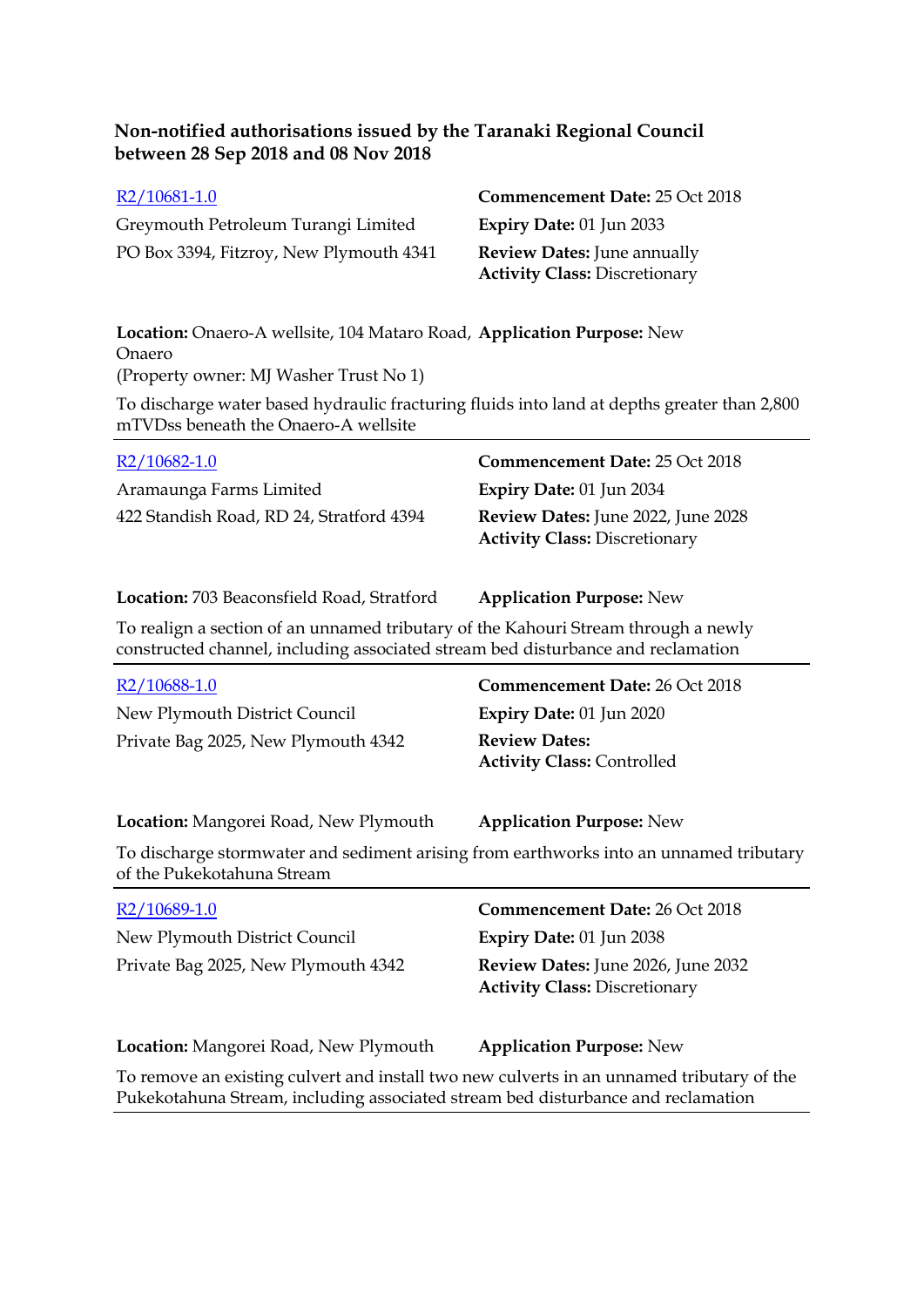| R2/1709-4.0                                                                                                                                                     | Commencement Date: 26 Oct 2018                               |
|-----------------------------------------------------------------------------------------------------------------------------------------------------------------|--------------------------------------------------------------|
| Lanley Trust Partnership                                                                                                                                        | Expiry Date: 01 Dec 2047                                     |
| C/- RP and JA Landers, 1002 Eltham Road, RD Review Dates: June 2029, June 2035,<br>29, Hawera 4679                                                              | <b>June 2041</b><br><b>Activity Class: Controlled</b>        |
| <b>Location:</b> 1002 Eltham Road, Kaponga                                                                                                                      | <b>Application Purpose: Replace</b>                          |
| To discharge farm dairy effluent onto land                                                                                                                      |                                                              |
| $R2/6300-1.1$                                                                                                                                                   | <b>Commencement Date: 29 Oct 2018</b>                        |
| Westside New Zealand Limited                                                                                                                                    | <b>Expiry Date: 01 Jun 2022</b>                              |
| PO Box 550, Hawera 4640                                                                                                                                         | <b>Review Dates:</b><br><b>Activity Class: Discretionary</b> |
| Location: Manutahi-A wellsite, Lower Ball<br>Road, Kakaramea (Property owner: C & J<br>McDonald)                                                                | <b>Application Purpose: Change</b>                           |
| To discharge treated stormwater and treated produced water from hydrocarbon<br>exploration and production operations at the Manutahi-A wellsite into an unnamed |                                                              |

tributary of the Mangaroa Stream

Change of consent conditions to allow discharge of stormwater to water

| $R2/1669-4.0$                              | <b>Commencement Date: 29 Oct 2018</b>                                                        |
|--------------------------------------------|----------------------------------------------------------------------------------------------|
| G & T Curran Limited                       | <b>Expiry Date: 01 Dec 2047</b>                                                              |
| 444 Climie Road, RD 21, Stratford 4391     | Review Dates: June 2029, June 2035,<br><b>June 2041</b><br><b>Activity Class: Controlled</b> |
| Location: 444 Climie Road, Cardiff         | <b>Application Purpose: Replace</b>                                                          |
| To discharge farm dairy effluent onto land |                                                                                              |
| $R2/10673-1.1$                             | <b>Commencement Date: 31 Oct 2018</b>                                                        |
|                                            |                                                                                              |
| NZ Transport Agency                        | <b>Expiry Date: 01 Jun 2023</b>                                                              |
| Private Bag 11777, Palmerston North 4442   | <b>Review Dates:</b><br><b>Activity Class: Discretionary</b>                                 |
| Location: Mokau Road, Tongaporutu          | <b>Application Purpose: New</b>                                                              |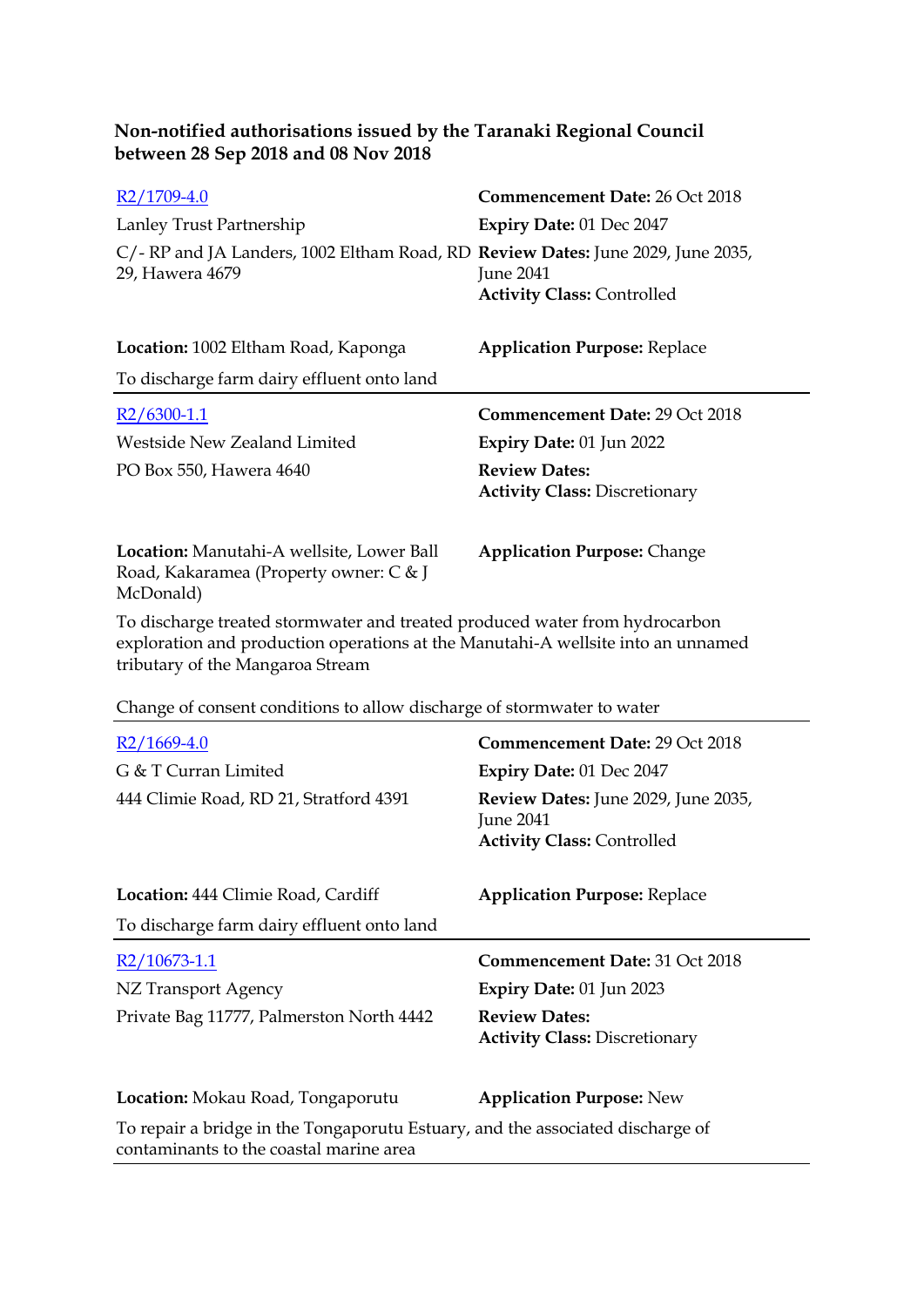| R2/10674-1.1                                                                                                                                                                                  | Commencement Date: 31 Oct 2018                                             |
|-----------------------------------------------------------------------------------------------------------------------------------------------------------------------------------------------|----------------------------------------------------------------------------|
| NZ Transport Agency                                                                                                                                                                           | Expiry Date: 01 Jun 2023                                                   |
| Private Bag 11777, Palmerston North 4442                                                                                                                                                      | <b>Review Dates:</b><br><b>Activity Class: Discretionary</b>               |
| <b>Location:</b> Mokau Road, Tongaporutu                                                                                                                                                      | <b>Application Purpose: New</b>                                            |
| To repair a bridge in the Tongaporutu Estuary, and the associated discharge of<br>contaminants to the coastal marine area                                                                     |                                                                            |
| $R2/10670-1.1$                                                                                                                                                                                | Commencement Date: 01 Nov 2018                                             |
| Kellymount Holdings Trust                                                                                                                                                                     | Expiry Date: 01 Jun 2023                                                   |
| D & K Hinton, 148 Victoria Road, RD 21,<br>Stratford 4391                                                                                                                                     | <b>Review Dates:</b><br><b>Activity Class: Discretionary</b>               |
| Location: 148 Victoria Road, Stratford                                                                                                                                                        | <b>Application Purpose: New</b>                                            |
| To discharge cleanfill onto and into land                                                                                                                                                     |                                                                            |
| R2/10690-1.0                                                                                                                                                                                  | Commencement Date: 02 Nov 2018                                             |
| R & H Whyte Trustee Limited                                                                                                                                                                   | Expiry Date: 01 Jun 2035                                                   |
| 810 Hastings Road, RD 15, Hawera 4675                                                                                                                                                         | Review Dates: June 2023, June 2029<br><b>Activity Class: Discretionary</b> |
| Location: 810 Hastings Road, Mangatoki                                                                                                                                                        | <b>Application Purpose: New</b>                                            |
| To replace a farm bridge over the Mangatoki Stream for farm access purposes                                                                                                                   |                                                                            |
| R2/9966-1.1                                                                                                                                                                                   | Commencement Date: 02 Nov 2018                                             |
| Greymouth Petroleum Central Limited                                                                                                                                                           | <b>Expiry Date: 01 Jun 2028</b>                                            |
| PO Box 3394, Fitzroy, New Plymouth 4341                                                                                                                                                       | Review Dates: 2-yearly intervals<br><b>Activity Class: Discretionary</b>   |
| Location: Radnor-B wellsite, 15 Radnor Road, Application Purpose: Change<br>Midhirst (Property owner: Airport Farm<br>Trustee Limited)                                                        |                                                                            |
| To discharge treated stormwater from hydrocarbon exploration and production operations<br>at the Radnor-B wellsite through a roadside drain into an unnamed tributary of the Piakau<br>Stream |                                                                            |
| Change of consent conditions to remove the limit on the stormwater catchment area                                                                                                             |                                                                            |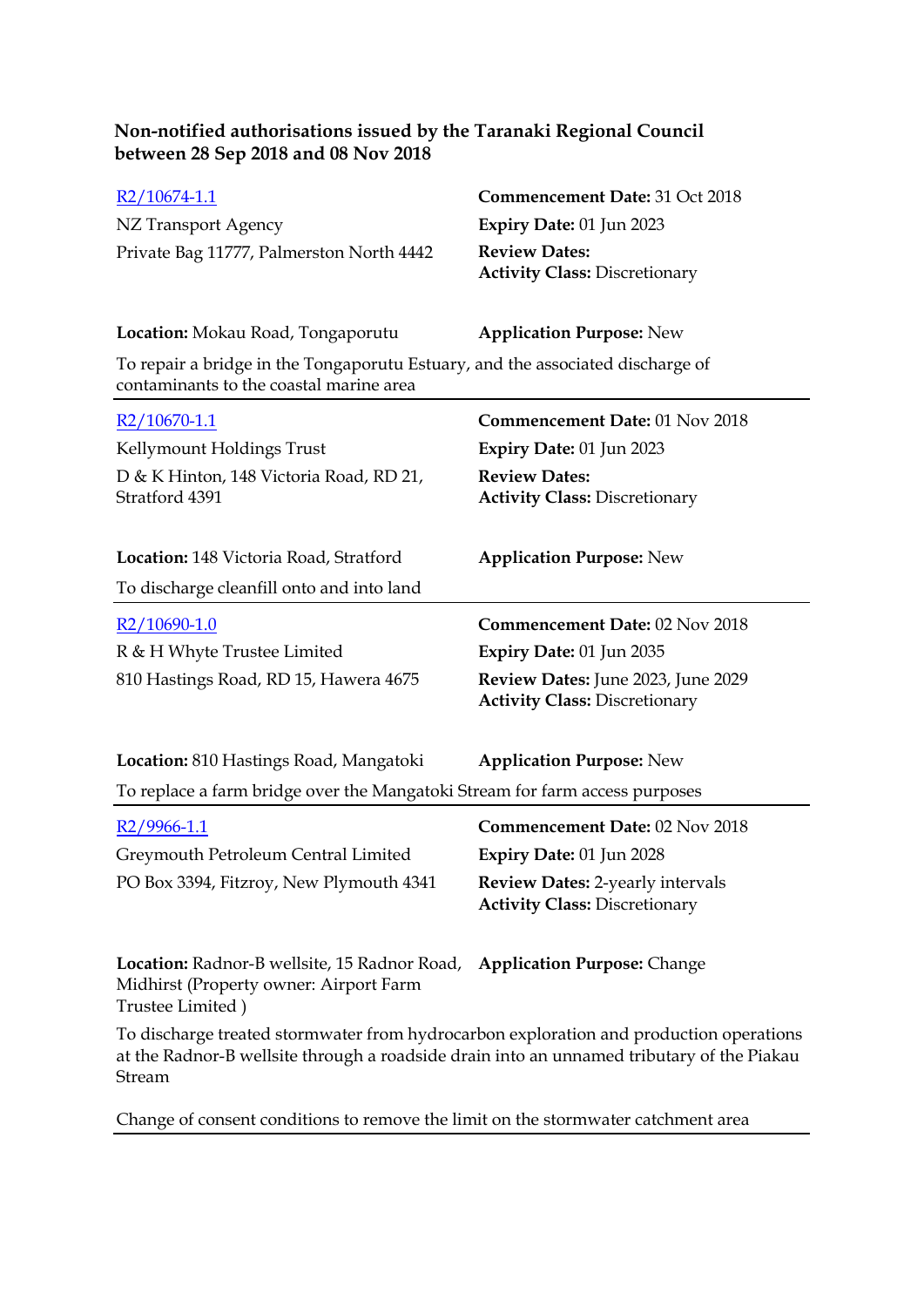| R2/10691-1.0                                                                                                                   | Commencement Date: 05 Nov 2018                                             |
|--------------------------------------------------------------------------------------------------------------------------------|----------------------------------------------------------------------------|
| Micah Trust                                                                                                                    | Expiry Date: 01 Jun 2033                                                   |
| 2319 Mountain Road, Tariki 4388                                                                                                | Review Dates: June 2021, June 2027<br><b>Activity Class: Discretionary</b> |
| Location: 2319 Mountain Road, Tariki                                                                                           | <b>Application Purpose: New</b>                                            |
| To discharge treated domestic wastewater onto land                                                                             |                                                                            |
| $R2/10686-1.0$                                                                                                                 | <b>Commencement Date: 05 Nov 2018</b>                                      |
| Coastal Taranaki School Board of Trustees                                                                                      | <b>Expiry Date: 01 Jun 2037</b>                                            |
| 9 Carthew Street, Okato 4335                                                                                                   | Review Dates: June 2025, June 2031<br><b>Activity Class: Discretionary</b> |
| Location: 92 Carthew Road, Okato                                                                                               | <b>Application Purpose: New</b>                                            |
| To discharge treated domestic sewage from the Coastal Taranaki School onto land                                                |                                                                            |
| $R2/3953 - 4.0$                                                                                                                | Commencement Date: 06 Nov 2018                                             |
| South Taranaki District Council                                                                                                | <b>Expiry Date: 01 Jun 2022</b>                                            |
| Chief Executive, Private Bag 902, Hawera 4640 Review Dates: June 2020                                                          | <b>Activity Class: Discretionary</b>                                       |
| Location: State Highway 45, Otakeho                                                                                            | <b>Application Purpose: Replace</b>                                        |
| To discharge leachate and stormwater from the closed Otakeho Municipal Landfill onto<br>and into land where it may enter water |                                                                            |